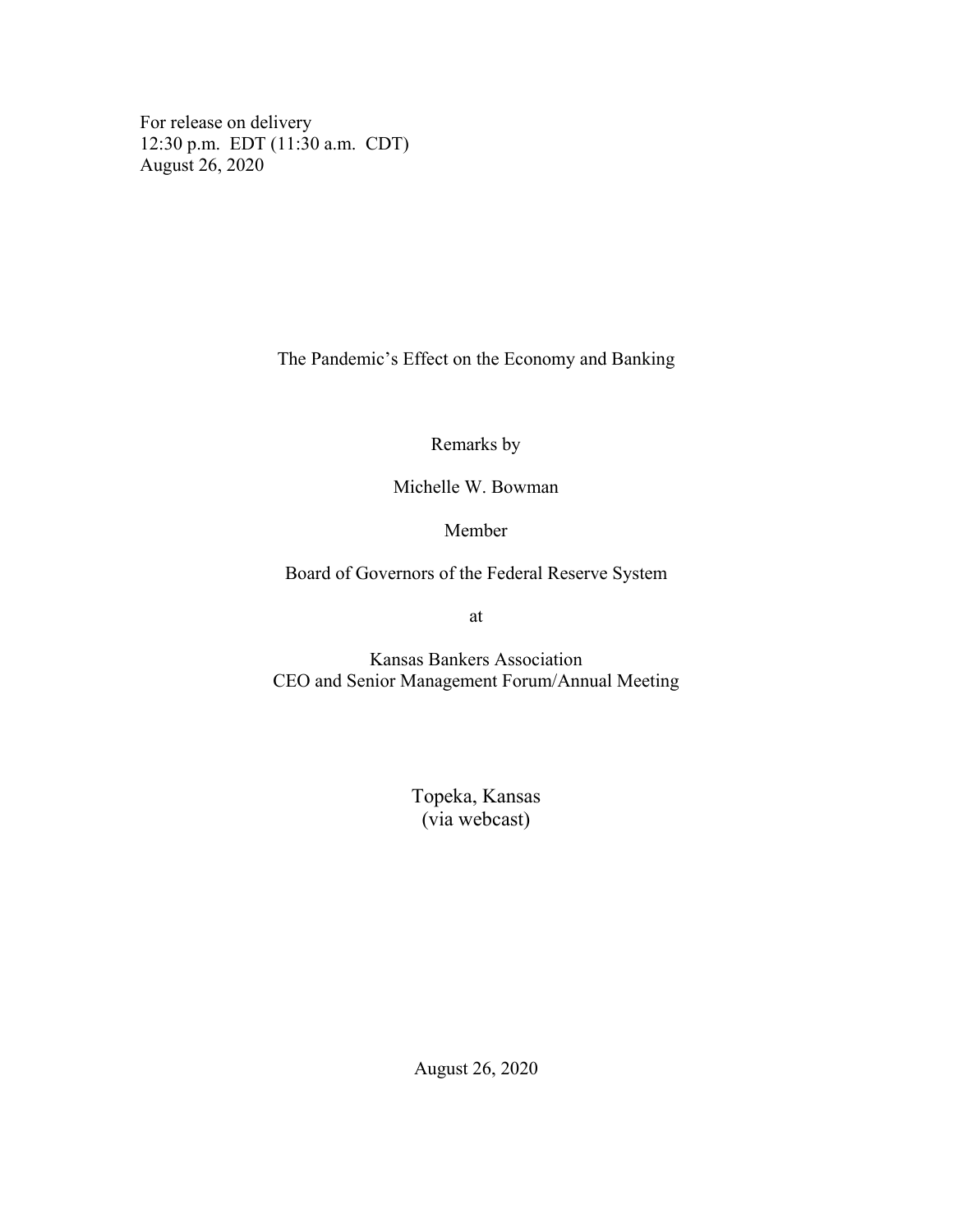Good afternoon. It's great to be with you, and I look forward to our discussion. As you all know, the COVID-19 pandemic has caused significant disruption and hardship in nearly every aspect of our lives, and it continues to weigh heavily on our national economy, which is why it will be the central focus of my remarks here today. Let me set the stage for our discussion by outlining the economic effects of the pandemic most relevant to the banking sector, describing the Federal Reserve's response to the crisis, and then making some observations about conditions for smaller banks.

## **The Pandemic's Effects on the Economy and Banking**

We began this year with the economy in excellent shape—by some measures the strongest in decades. From my seat as a monetary policymaker, we appeared to be in a good position regarding both legs of our dual mandate, which are maximum employment and stable prices.

But that picture was dramatically altered with the onset of the COVID-19 pandemic. Efforts to contain the spread of the virus caused a sudden stop in economic activity during March and April. While the extent of the closures and shutdowns varied widely throughout the country, the sudden loss of employment and the contraction in output were like nothing our nation has experienced before.

The decline in activity was mostly due to temporary business closures, and the economy has bounced back noticeably in recent months as businesses reopen and fiscal support was distributed to many Americans. Even so, the economy is still far from back to normal. The future course and timing of the recovery is still highly uncertain, and its pace and intensity are likely to vary across areas of the country—heavily influenced by the decisions of state and local governments. That speaks to another aspect of this episode that is unusual—how the timing and severity of the pandemic's impact seem to differ greatly from one area to the next.

Among Kansas's major industries, oil and gas production and equipment

- 2 -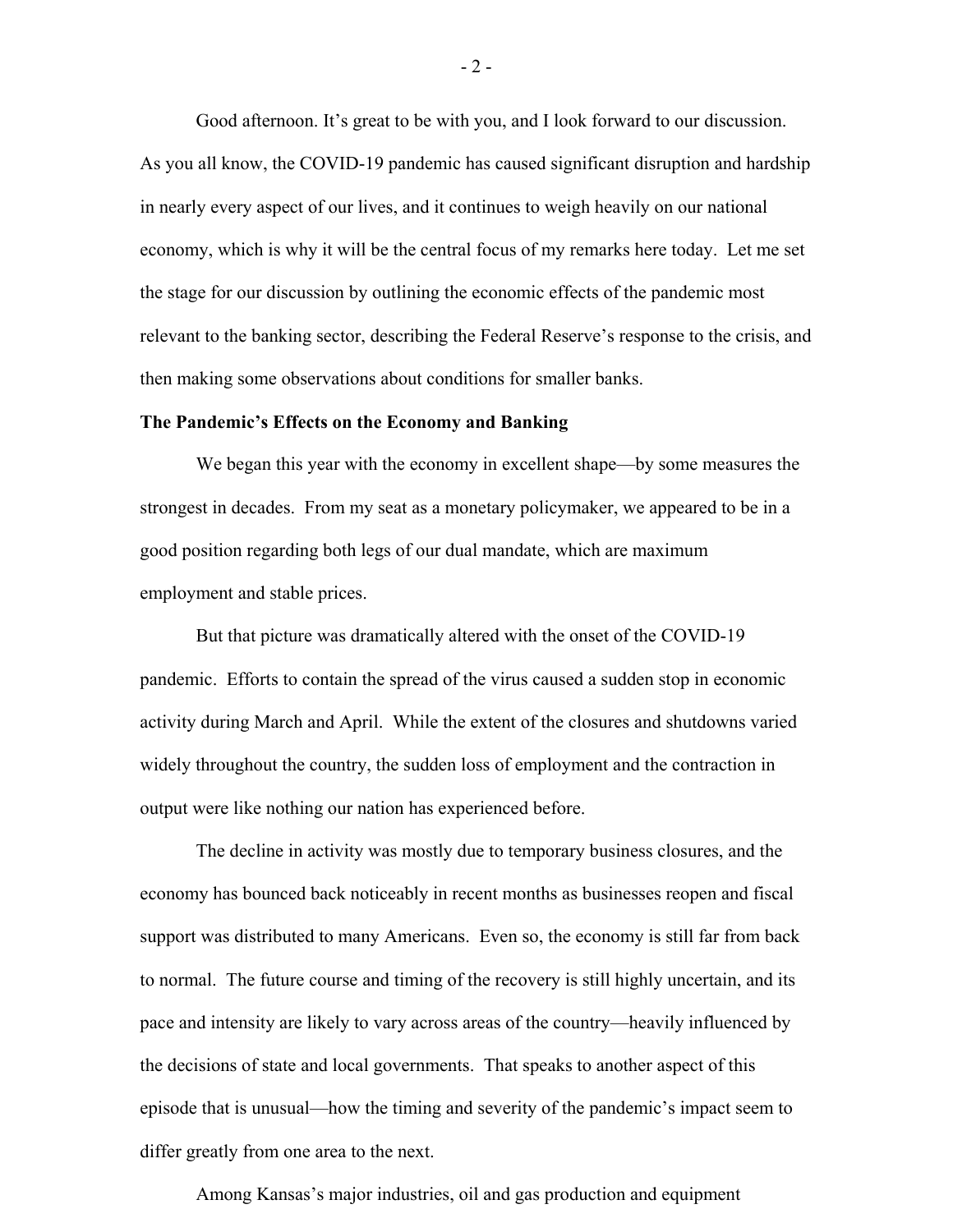manufacturing have been hurt by the worldwide slump in energy demand. Aviation manufacturing has been hit hard by the downturn and by the uncertainty over the recovery in air travel. Agriculture continues to face challenges but is faring somewhat better than many sectors of the economy. Ag producers are still facing tough financial conditions, including the low commodity price environment. While most indications are that agriculture land prices continue to hold fairly steady, I have seen some reports that less-productive land has been showing some hints of cracks in valuations.

Turning to employment, nationwide, we know that the initial job losses were heavily concentrated among the most financially vulnerable, including lower-wage workers, young people, women, and minority groups. According to the Fed's latest *Report on The Economic Well-Being of U.S. Households*, 20 percent of people surveyed in April reported a recent job loss. Among those surveyed who live in households with annual incomes below \$40,000, the reported job loss was nearly double that, at around 40 percent.<sup>[1](#page-2-0)</sup> That said, both of those figures are likely to include a number of layoffs due to pandemic-related shutdowns of businesses that were hopefully only temporary.

Households were in a generally strong financial position at the beginning of this year, but the restrictions implemented to fight COVID-19 resulted in an unprecedented spike in unemployment, which likely led to a number of families finding it difficult to keep up with their payment obligations. That is especially true for lower-income households, which may have had much less of a financial cushion before the onset of the crisis. Along with our monetary policy actions, stimulus checks and enhanced unemployment benefits provided in the CARES Act have been a substantial and timely source of financial support to households during this difficult time.

<span id="page-2-0"></span>|<br>|<br>| <sup>1</sup>Board of Governors of the Federal Reserve System, *Report on the Economic Well-Being of U.S. Households in 2019 - May 2020* (Washington: Board of Governors, May 2020), [https://www.federalreserve.gov/publications/2020-economic-well-being-of-us-households-in-2019](https://www.federalreserve.gov/publications/2020-economic-well-being-of-us-households-in-2019-preface.htm) [preface.htm.](https://www.federalreserve.gov/publications/2020-economic-well-being-of-us-households-in-2019-preface.htm)

- 3 -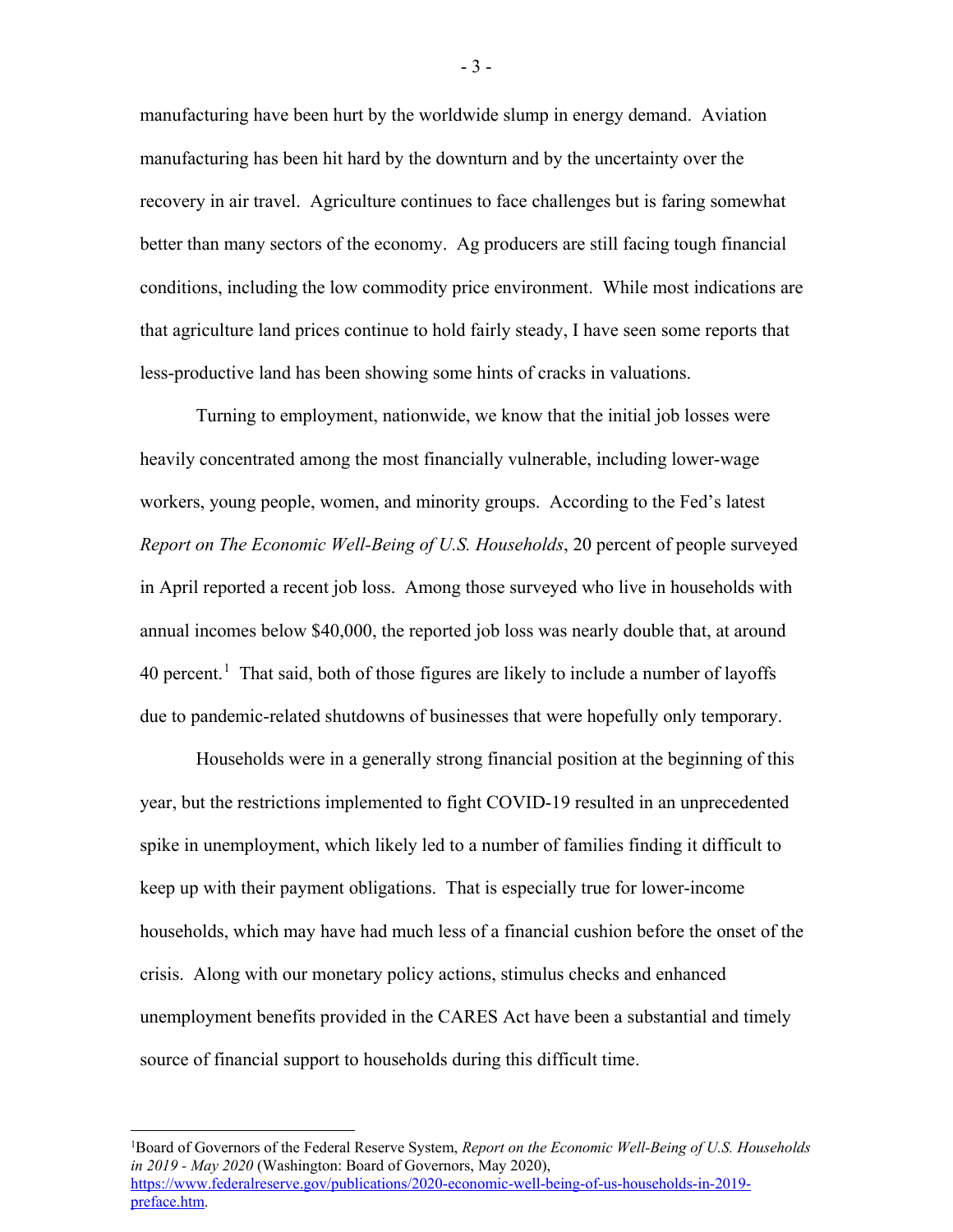Understanding the financial stress this could place on many borrowers, the Fed and other federal regulators implemented guidance to encourage banks to work with their borrowers. By mid-July, only around 8 percent of outstanding residential mortgage loans were in forbearance, well below what many industry observers had feared. It remains possible that the economic challenges will persist beyond the forbearance time period provided in the CARES Act, and if so, we would almost certainly see some of these loans transition into longer-term delinquency status or enter into renewed deferment periods. Thus far, however, the data have been encouraging.

Turning to the impact on businesses, we know the effects have been most severe in the services sector, especially travel, leisure, and hospitality. To give some sense of the losses, employment in the leisure and hospitality sectors nationwide was down nearly 40 percent in the 12 months through May and still down about 25 percent through July. Retail employment fell 15 percent over March and April, though it has recovered substantially since then, and in July it was 6 percent below the pre-COVID level.

It is encouraging to see that even those sectors most heavily affected by the crisis are finding ways to innovate. Stores are adjusting hours and ramping up delivery, restaurants are changing menus and creating outdoor space, distilleries shifted from making bourbon to hand sanitizers, and independent businesses that hadn't previously relied heavily on technology are now using it to stay connected to customers and regulate workflow.

Timely and supportive fiscal and monetary policy measures also have helped, but with the progress of the recovery still tentative, I expect that many businesses will continue to fight for survival in the months ahead, with the support of their lenders and communities.

Looking ahead, the economic outlook will continue to evolve quickly. We

 $-4 -$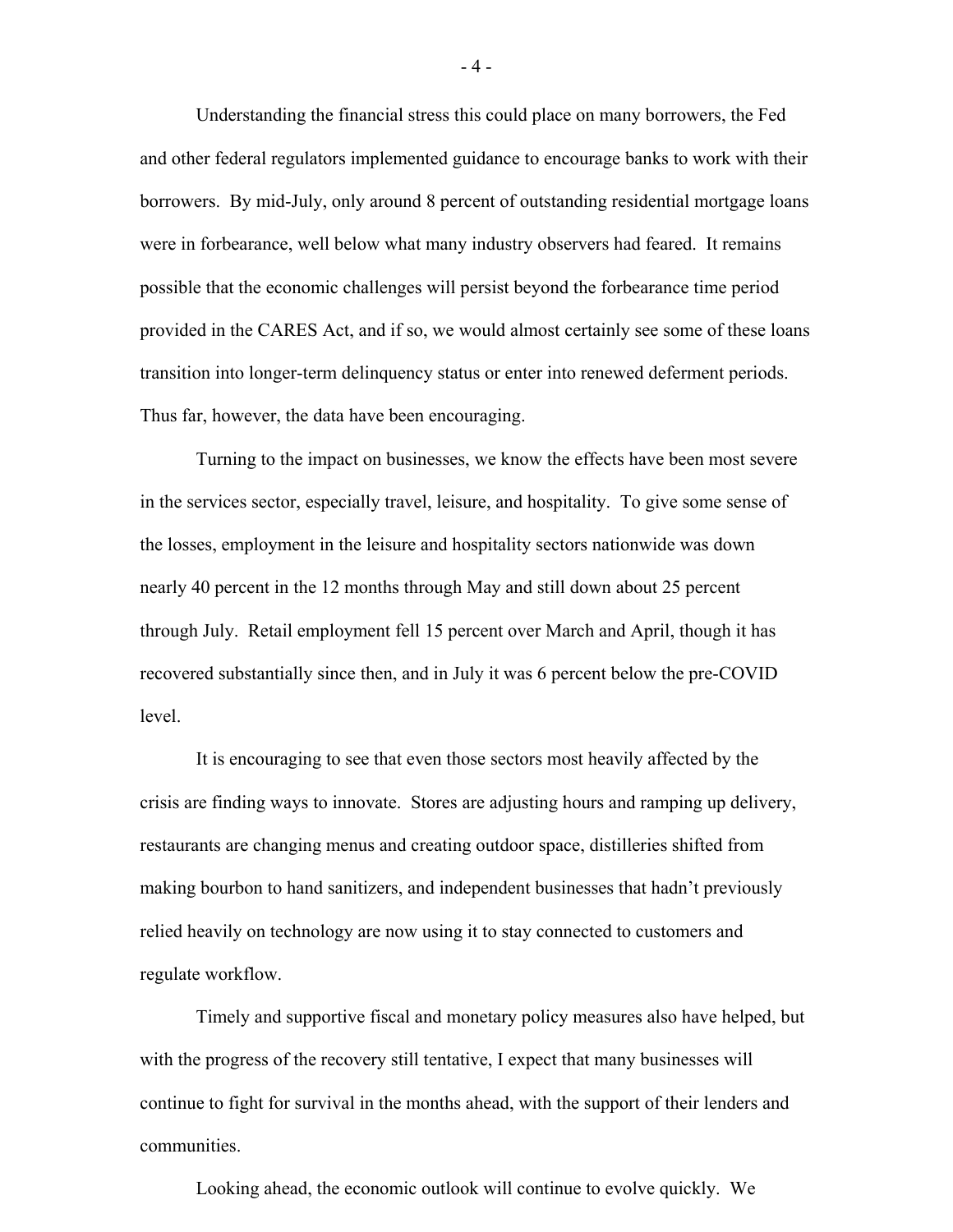experienced a pronounced and very welcome bounceback in national retail spending and housing activity over the early summer months. We also saw positive news on progress toward a vaccine and in the effective treatment of patients. Even so, positive cases and hospitalizations have risen in some areas and continue to weigh on some regions and the overall economy. As Chair Powell has noted, the timeline for the recovery is highly uncertain and will depend heavily on the course of the pandemic. We must therefore recognize that progress toward a full recovery in economic activity may well be slow and uneven

## **The Fed's Response to the Pandemic**

Now let me turn to the Federal Reserve's role in the government's response to the pandemic. During the initial phase of the crisis, we took a number of actions to stabilize financial markets that came under intense stress, including purchasing sizable amounts of Treasury and mortgage-backed securities. To support households and businesses, the Fed quickly lowered our target for the federal funds rate, which has helped to lower borrowing costs but created a different challenge for financial institutions—depressed net interest margins. The Fed has also supported actions by Congress and the administration by creating a number of new emergency lending programs. These programs were designed to restore and sustain proper functioning in certain financial markets that had seized up in March and to facilitate the continued flow of credit from banks to households and businesses.

One federal stimulus program that relied heavily on the participation and expertise of community bankers is the Paycheck Protection Program (PPP). Working through banks, the PPP program has delivered more than \$500 billion to small businesses to help them weather the storm. Community bankers played a crucial role in getting these funds to businesses that needed it, showing once again how essential community banks are to the customers they serve. And in response to feedback we received from a

- 5 -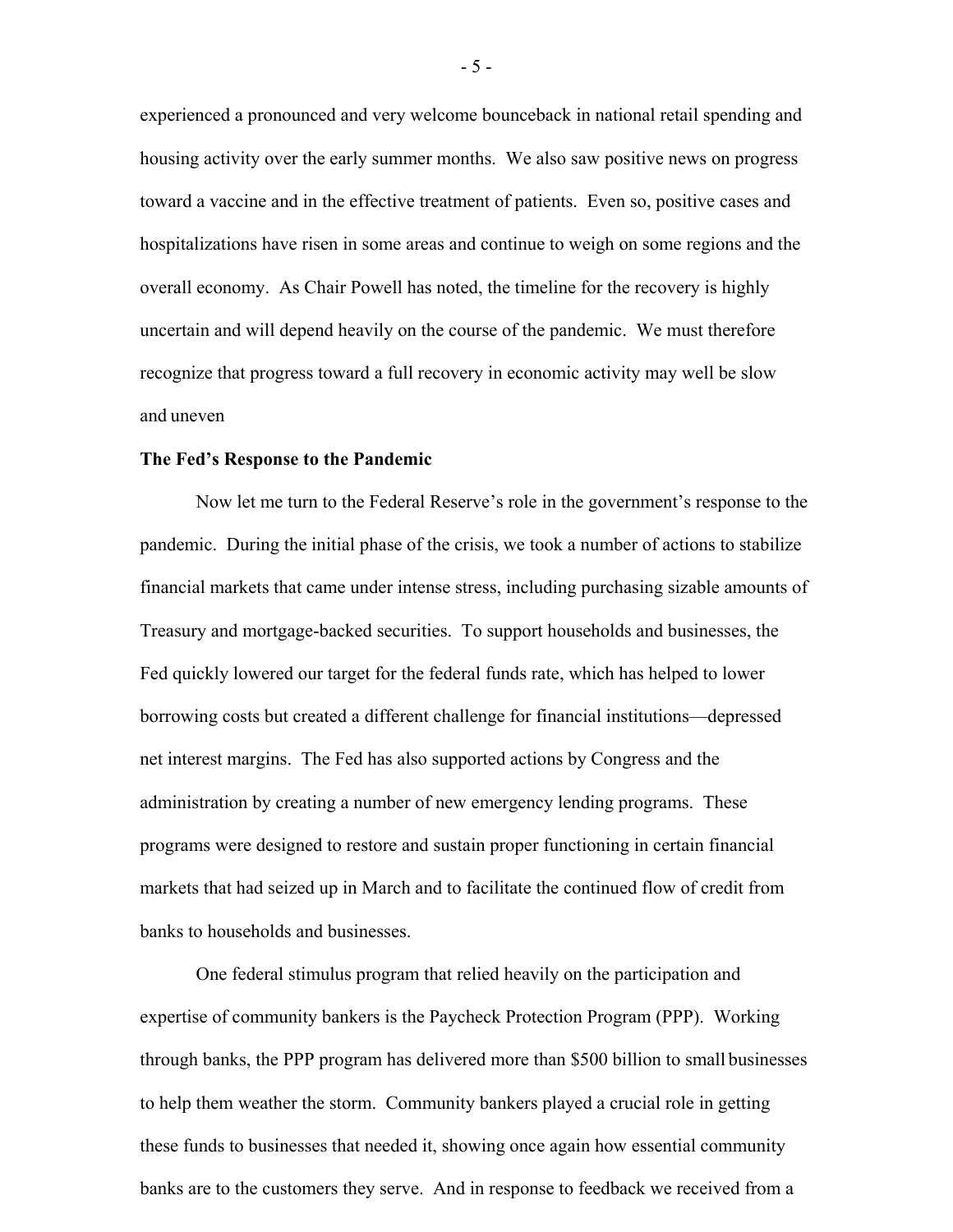number of community bankers, the Fed created the PPP lending facility to alleviate balance-sheet capacity issues for banks that otherwise would not have been able to provide PPP loans to their small-business customers.

The PPP was created to help small businesses keep their employees on staff, and the Main Street Lending program is designed to support lending to mid-sized businesses through the recovery. The Federal Reserve has not engaged in lending directly to businesses before, but it was a step that seemed appropriate considering the breadth and depth of the challenges we face. We continue to solicit feedback and make adjustments to the program based on the suggestions received from bankers and other stakeholders, and we continue to welcome your thoughts and ideas on how we can make Main Street more effective. I would be interested to visit with those who may already have experience with this new loan program, and I would also be interested to hear about how you plan to use it to meet the needs of your business customers.

Together, these policy actions have helped stabilize financial markets, boost consumer and business sentiment, and assist millions of households and thousands of businesses harmed by the response to the pandemic. Credit markets, which had seized up earlier this year, have resumed functioning.

In our other role as a prudential regulator and bank supervisor, the Federal Reserve took several steps intended to reduce burden on banks and help them focus on the needs of their customers and communities.

Together, with our fellow federal regulators, we delayed the impact of the CECL accounting standard in our capital rules and temporarily eased the leverage ratio requirement for community banks. We also delayed reporting dates for Call Reports and other data collections. In addition, to address concerns about real estate appraisal delays, we provided temporary relief from certain appraisal requirements.

From a supervisory perspective, beginning in late March the Fed paused

- 6 -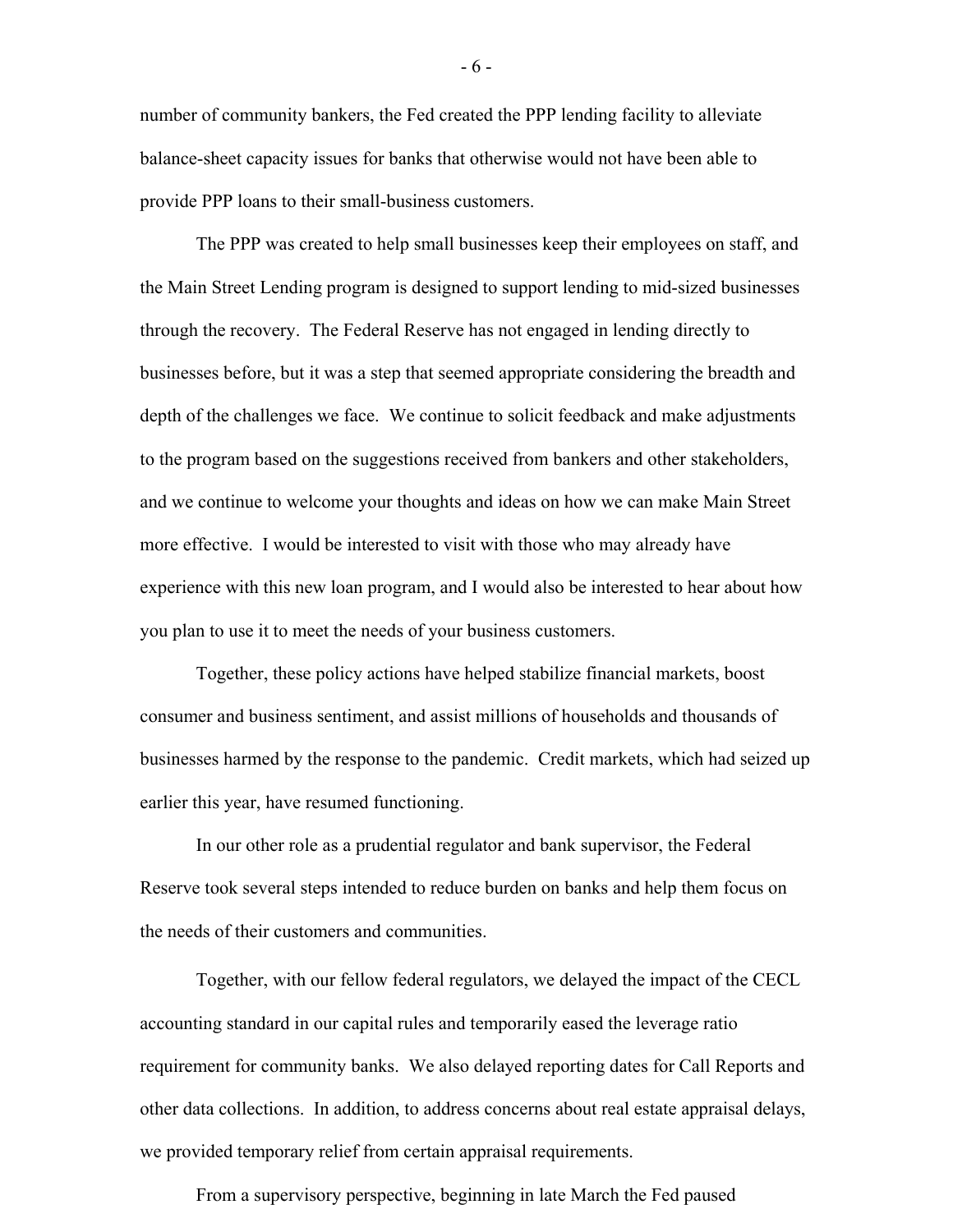examinations for most small banks and took steps to lengthen remediation timeframes for outstanding issues. We considered the exam pause an important step to provide bankers time to adjust operations to protect the health of customers and employees, to prioritize the financial needs of their customers and communities, and to play an essential and vital role in implementing critical relief programs like the PPP.

As we continue to support the recovery and work to ensure that supervision and examination is as effective and efficient as possible, I think it's important to hear directly from you, who are actually working in the economy, about the conditions facing your communities and any challenges impeding your ability to meet the needs of your customers. In addition to my regular outreach to community banks, I am currently engaged in an effort to speak with every CEO of the more than 650 community banks supervised by the Fed. I want to hear directly from bankers about what you are seeing and your thoughts and ideas about the recovery. These conversations are incredibly valuable to me as a bank regulator and policymaker. They give context to the mountains of data we analyze and a unique perspective with real-world local examples to a complex and dynamic economic picture. For those of you from Fed member banks who I have not yet had the opportunity to meet or speak with by phone in these times of COVID, I look forward to our conversation. Your local Reserve Bank will be in contact to find a convenient time for us to meet.

## **Conditions for Smaller Banks**

This audience knows better than most that smaller banks entered the pandemic in strong condition. At the end of 2019, over 95 percent of community and regional banks supervised by the Fed were rated a 1 or 2 under the CAMELS rating system. After coming through the last financial crisis in generally stronger condition than larger banks, smaller institutions had strengthened their capital positions and substantially improved asset quality in the years since, leaving them better positioned to deal with the current

- 7 -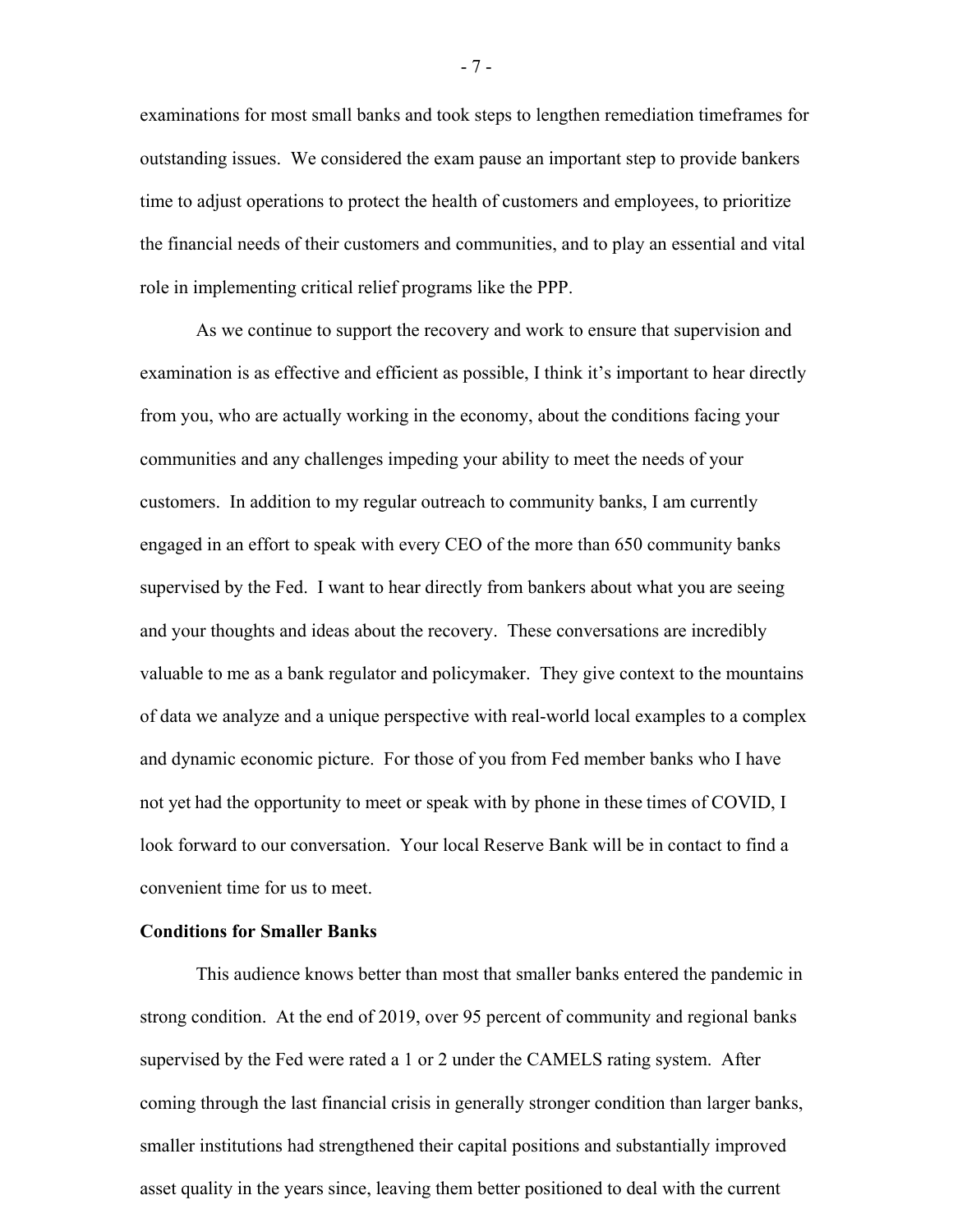stress related to the pandemic. Likewise, credit concentrations, especially in construction and commercial real estate, were lower for smaller banks than at the outset of the last financial crisis, and risk management of concentrations improved over the last decade. Smaller banks also entered the pandemic with high levels of liquidity, and this liquidity has further improved with deposit inflows associated with pandemic-related stimulus programs.

Overall, community and regional banks remain well positioned to continue to extend credit and play an essential role in supporting our nation's recovery from the effects of COVID-19.

With this in mind, on June 15 the Federal Reserve announced our plan to resume bank examinations. We recognize the unique and challenging conditions under which the industry has been operating, and we will certainly consider that as we resume examinations. Our initial focus will be to assess higher risk banks, particularly those with credit concentrations in higher risk or stressed industries. Finally, we will continue to be sensitive to the capacity of each bank to participate in examinations and strive to prevent undue burden on banks struggling with crisis-related operational challenges.

## **The Road Ahead**

Like many native Kansans, I am an eternal optimist, so let me end my formal remarks on a hopeful note. While the road ahead is highly uncertain, and we don't yet know when the economy will return to its previous strength, America will recover from this crisis, as it has from all of our past challenges. Our economic fundamentals are strong, and we have the solid foundation of the entrepreneurial spirit and resiliency of the American people. For its part, the Federal Reserve will continue to monitor progress and respond promptly and flexibly to support the recovery. We will closely watch economic and financial conditions, and we will use our monetary policy tools to respond as appropriate to pursue our dual mandate of maximum employment and price stability.

- 8 -